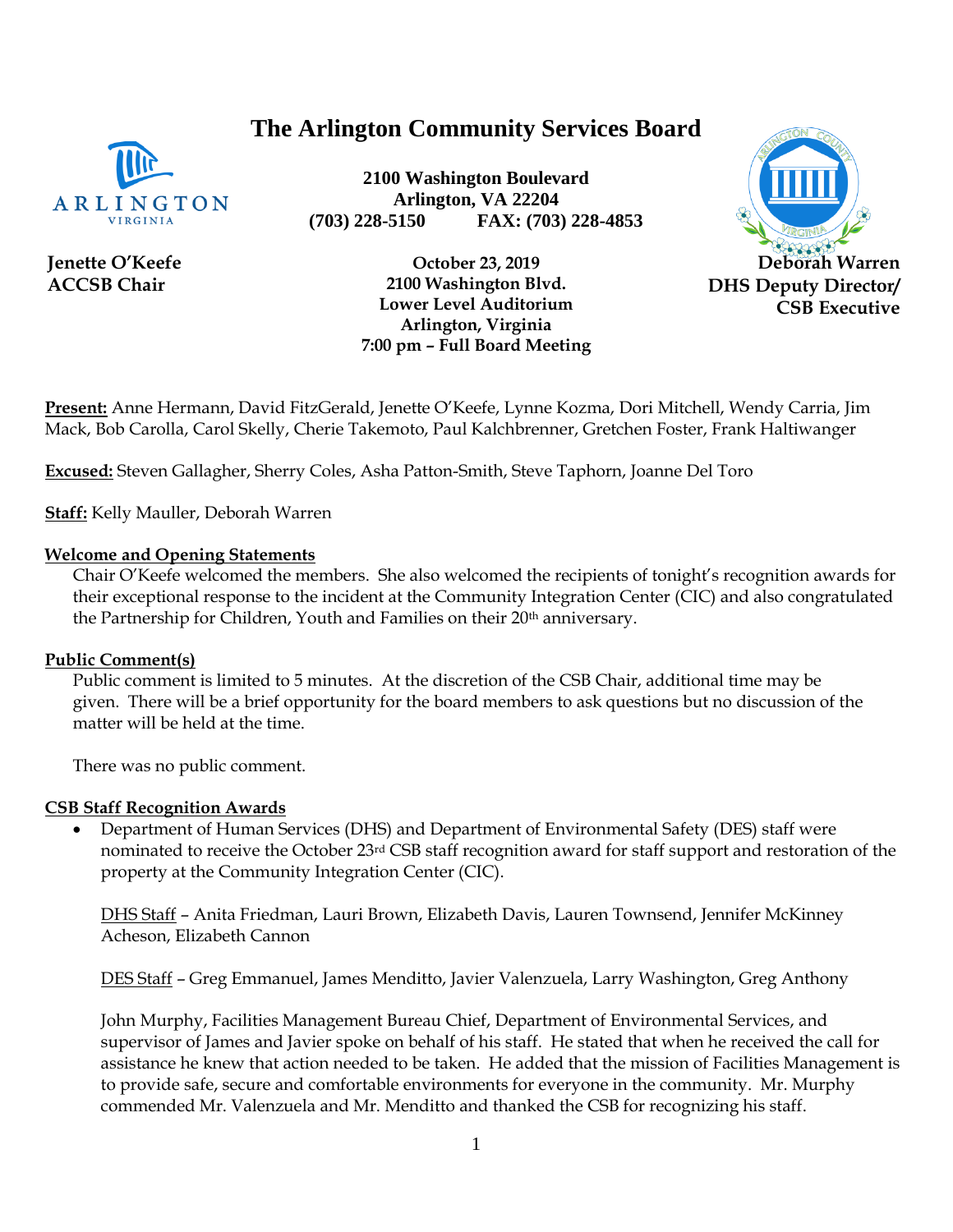Ms. Skelly shared that Brenda Richardson, the program Director, commented about the importance of not letting hate win and that she appreciated the support.

Ms. Warren stated that DHS is developing safety procedures and has ordered surveillance cameras for the CIC.

Chair O'Keefe thanked the DHS and DES staff.

• The Arlington Partnership for Children, Youth and Families (ACPYF or Partnership) were also nominated to receive a CSB recognition award. The Partnership is celebrating its 20-year anniversary. Vice Chair Bart Devon, and past Chair Anne O'Brien attended as representatives of the Partnership. Chair, Sheila Fleischhacker, was unable to attend. Rick Strobach, Juvenile & Domestic Relations Court, was also in attendance.

Chair O'Keefe acknowledged the Partnership for their 20 years of contributing to children, youth and families in the community. Chair O'Keefe thanked the Partnership's representatives for participating in the organization.

Kim Durand, CSB staff liaison to the Partnership, was also recognized. Ms. Durand thanked the CSB for recognizing her and the Partnership.

Ms. Carria acknowledged Ms. Durand and the Partnership for their commitment to community outreach.

#### **Presentation: Arlington Partnership for Children, Youth and Families (ACPYF or Partnership)**

Ms. Durand, Child and Family Services Division, presented about the Partnership. Ms. Durand stated that this is the Partnership's 20th year anniversary.

Ms. Durand presented background information about the Partnership. She stated that the Partnership is composed of 16 community members appointed by the County Board and the School Board and includes designated staff from Libraries, Public Health, Police, Juvenile Justice, Parks & Rec, and Child and Family Services, and designated staff from schools including Student Services, Administrative Services, and Family and Community Engagement.

Ms. Durand stated that the Partnership's mission is research, engage and advocate.

Research

- o Conduct Youth Risk Behavior Survey to middle and high school students which provides data about health and behavioral habits within a 30-day time frame. The survey was developed by the Center for Disease Control (CDC).
- o Conduct Your Voice Matters Survey to middle and high school students which provides data about social and emotional behaviors.
- o Conduct community surveys which provide broader data in the community, such as healthy birth weights, food insecurities, stable housing, etc.

Ms. Durand stated that the data collected is disaggregated to determine which areas in the community need more assistance than other areas of the community. She added that, when the data is disaggregated, it is easier to determine what strategy will work best for each area and assists with resources being allocated appropriately.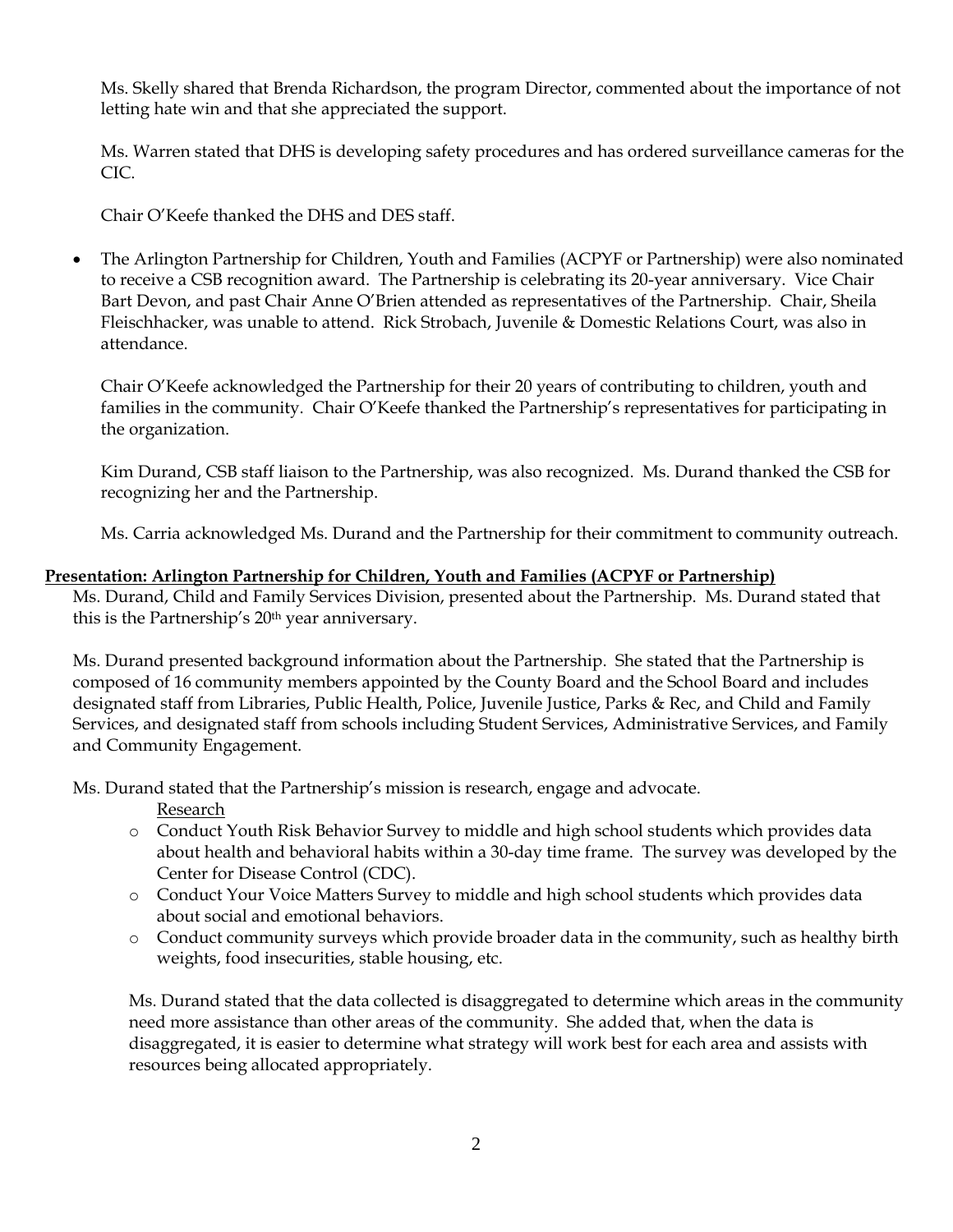Engage

o The survey data is brought before civic associations, the CSB, PTA meetings, staff meetings, etc. to obtain feedback on the data collected from the students.

### Advocate

o The feedback obtained from the community assists in determining the Partnership's advocacy to the County Board for additional supports for young people in the community.

Ms. Durand provided a few points of statistical data about mental health and substance in the schools.

- o Youth of color reported higher incidences of depressive symptoms (37% reported:23% received help) but white youth reported receiving the help they need more frequently (23% reported:37% received help).
- $\circ$  Substance use in Arlington is similar to Virginia with the exception of binge drinking being slightly lower in Arlington and drugs offered or sold on school property being slightly higher.
- o An emerging topic is E-Vaping. Statistical data on usage is not yet available.

### Questions and Responses:

Question: Mr. Carolla asked how the surveys of the respondents are collected. Response: Ms. Durand responded that grades 6 through 12 receive the survey through various school programs and that parents are able to opt out.

Question: Mr. Carolla asked what percent of parents opt out. Response: Ms. Durand responded that approximately 8% have opted out in the past.

Question: Ms. Mitchell asked how often the survey is offered.

Response: Ms. Durand responded that the survey is offered every other year which is in alignment with State and National data.

Question: Ms. Takemoto asked if the Partnership co-advocates for other entities priorities. Response: Ms. Durand responded that the Partnership co-advocates and is working to increase intentional advocacy as opposed to accidental advocacy. She added that the Partnership meets monthly with other commissions to collaborate on advocacy for the same types of concerns.

Question: Mr. Haltiwanger, a former Arlington School Principal, commented that the principal was able to review their schools survey results. He asked if the communities see the results school by school. Response: Ms. Durand responded that results can be reviewed by anyone by going to [apcyf@arlingtonva.us.](mailto:apcyf@arlingtonva.us)

Question: Mr. Haltiwanger asked about the mechanisms in place for community associations, school staff, etc. Response: Ms. Durand responded that she tailors her presentation to the audience she is meeting with.

Question: Ms. Warren asked if there is a particular area where utilization of this data is seen in a way that has created the action necessary to address that data. Response: Ms. Durand responded that trending data is available.

Question: Chair O'Keefe asked if there is a role for the CSB to assist the Partnership achieve its goals. Response: Ms. Durand responded that she is not aware of a role for the CSB, at this time, but is willing to explore options for strategizing.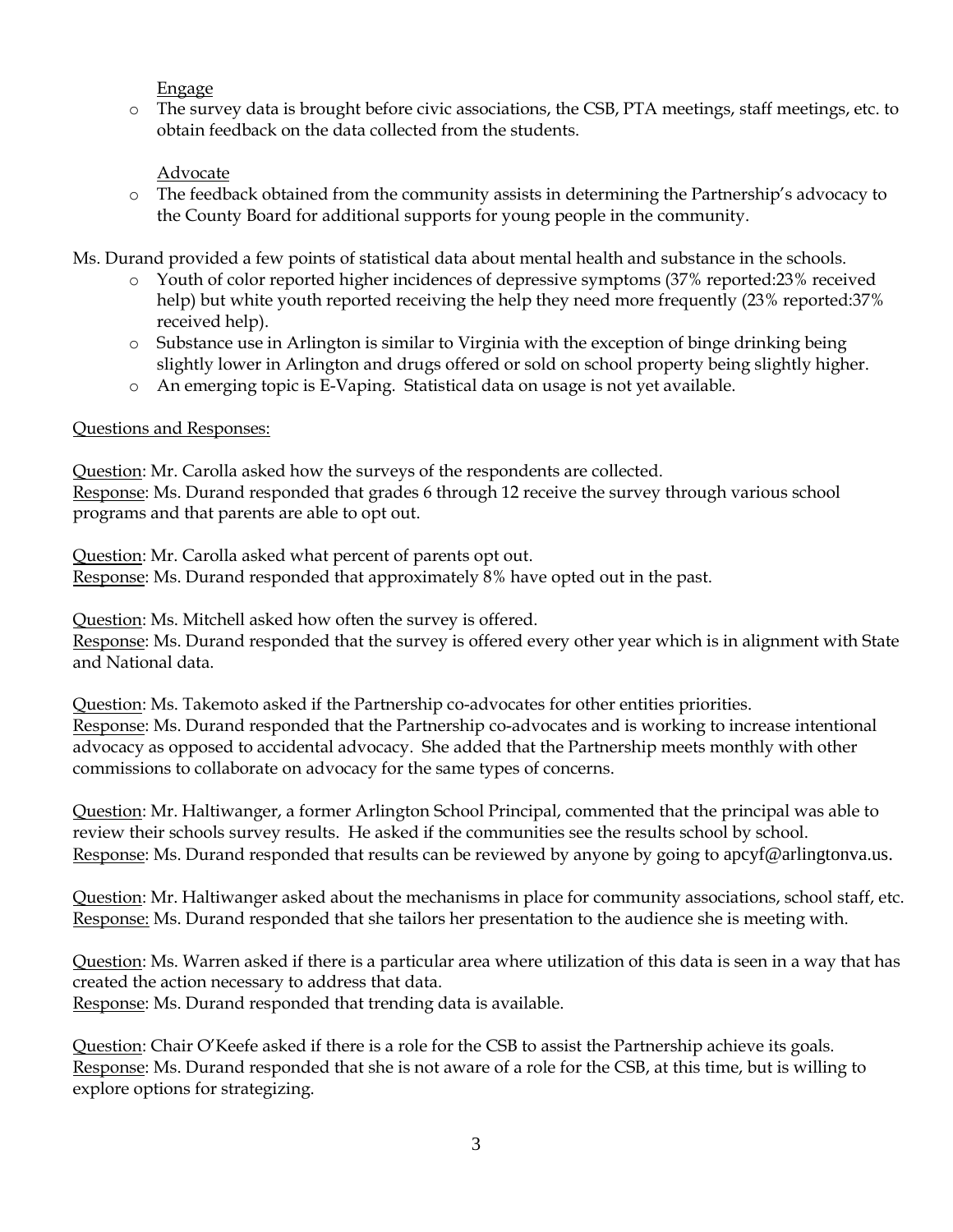Question: Ms. Takemoto commented about the decrease in the number of Asian and African American students receiving mental health services and asked if the Asian population is so small that they do not have access to services.

Response: Ms. Durand responded that she would need to research the information.

Chair O'Keefe thanked the Partnership representatives for attending and Ms. Durand for presenting. She asked the members to contact her with any information about how the CSB can collaborate with the Partnership.

### **Approval of the September 18, 2019 ACCSB Meeting Minutes**

Chair O'Keefe called for a motion to approve the September 18, 2019 ACCSB Full Board meeting minutes. Ms. Takemoto motioned to approve the minutes, Mr. Mack seconded the motion, and the minutes were approved as amended.

#### **Chairman's Report**

Chair O'Keefe stated that a working group met to review and update the CSB Charter and asked the committee if they had any additional suggestions for changes. The Committee did not have any additional changes. Chair O'Keefe called for a motion to approve the Charter. Ms. Skelly motioned to approve the Charter, Mr. FitzGerald seconded the motion, and the Charter was approved with no changes. Chair O'Keefe stated that the CSB Policies and Procedures will be the next documents to review.

#### **CSB Budget Priorities**

The committee chairs presented the proposed FY21 local budget priorities on behalf of their committees.

#### Mental Health (MH) Committee

- ➢ Permanent 1.0 FTE Young Adult Therapist
	- Continuation of the currently temporary position as a permanent MH Specialist II position to maintain proper caseload size and service intensity
	- Young adult caseload has increased 53% in the last 5 years (from 60 to 102)
	- Will allow for maintaining a caseload average of about 26:1
	- Impact of not obtaining the position as permanent will return caseloads to a high and insufficient level 34:1
- ➢ 1.0 FTE Forensic Jail Diversion
	- Will increase diversion efforts for Seriously Mentally Ill (SMI)/DD individuals at the Arlington County Detention Facility (ACDF) by fully establishing a Bond Diversion Program and Court Based services
	- An application for an Arlington County Mental Health Docket is currently being completed. It is anticipated that the Mental Health Docket will commence in early September 2020. This places an added demand both logistically and clinically to the forensic team
- ➢ 1.0 FTE Senior Adult Mental Health Therapist
	- Population is older adults, 60 years of age and over, with serious mental illness and/or dementia with disruptive behaviors. Caseload increase due to 69.2% increase in the over 65 population in Northern Virginia since 2010
	- Active clients age 60 and above who are receiving treatment in the Behavioral Healthcare Division will increase to 211 this year

Substance Use Disorder (SUD) Committee

➢ No monetary requests, at this time.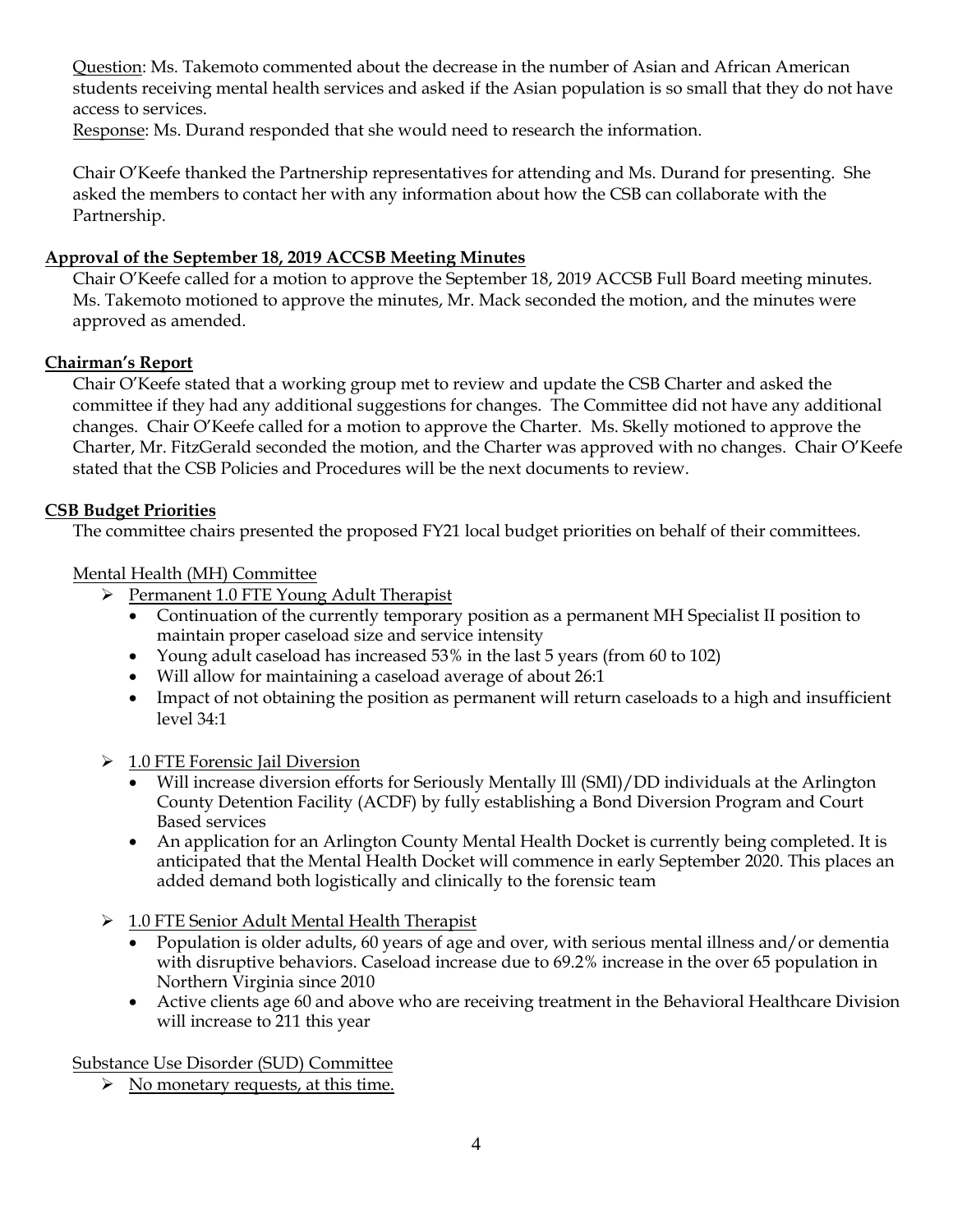DHS received federal State Opioid Response (SOR) grant funding and increased funding from StepVA to support a position that will support the SUD services.

Developmental Disability (DD) Committee

- ➢ 3.0 FTEs: 2 Additional Support Coordinators and 1 Program Manager
	- Since receiving 2FTEs in FY17, caseloads for Support Coordinators has continued to rise data for average caseloads was obtained from the FY20 proposed County Manager's budget
	- FY20 data shows that caseloads are at the same or close to the same level as before adding the 2 FTEs
- ➢ Support of additional funding in the County's base-line (FY21) budget for expansion of DDs Day Support programming in the County for FY20 Graduates (and beyond)
	- Currently 17 students in Arlington Public Schools (transitioning to adult services); 6 of the 17, due to high medical and/or behavioral support needs, will need day support placement as opposed to employments as the post-IDEA option
	- Anticipation of additional 2-3 students transitioning from contract day schools
	- Currently 0 capacity for Arlington's Habilitation programs; MVLE cleaning crew group supported employment also at capacity

### Children and Youth (CY) Committee

- ➢ 1.0 FTE Family Support Partner (Peer Specialist Position)
	- Children's Behavioral Health has been trained and plans to implement Intensive Care Coordination, following the Hugh Fidelity Wraparound Model to fully maximize clients experience and effectiveness of the model, a FSP is necessary to support the parent and family work.
	- Position can be utilized as a peer (part of step-VA) to support other families receiving behavioral health services

### VACSB budget priorities

Ms. Warren presented the VACSB draft budget priorities for the 2020-2022 biennium budget.

- Restore to the base budget state general fund dollars taken from CSBs as a result of Medicaid expansion
- Provide the remaining funds needed for the Outpatient Services step of StepVA
- Increase the reimbursement rate for Medicaid Early Intervention Case Management to its data determined adequacy
- Funding to eliminate the "priority one" waiting list for DD waiver slots
- Funding to create a student loan repayment program specifically for behavioral health providers

Mr. FitzGerald asked if DHS liaisons with universities who provide social worker education. Ms. Warren responded that DHS has Memorandums of Agreement with several universities including George Mason University and Howard University. She added that DHS is negotiating with George Washington University for a residency program in the field of psychiatry. She noted that there is a gap in coordinated training programs across the CSB. Ms. Warren stated that she would like to expand and coordinate interns by holding training cohorts, similar to a police academy model, to develop a career ladder for individuals.

Mr. Haltiwanger asked Ms. Warren if she is aware of any models for this type of career development. Ms. Warren responded that she will have to conduct research on behavioral health career development models.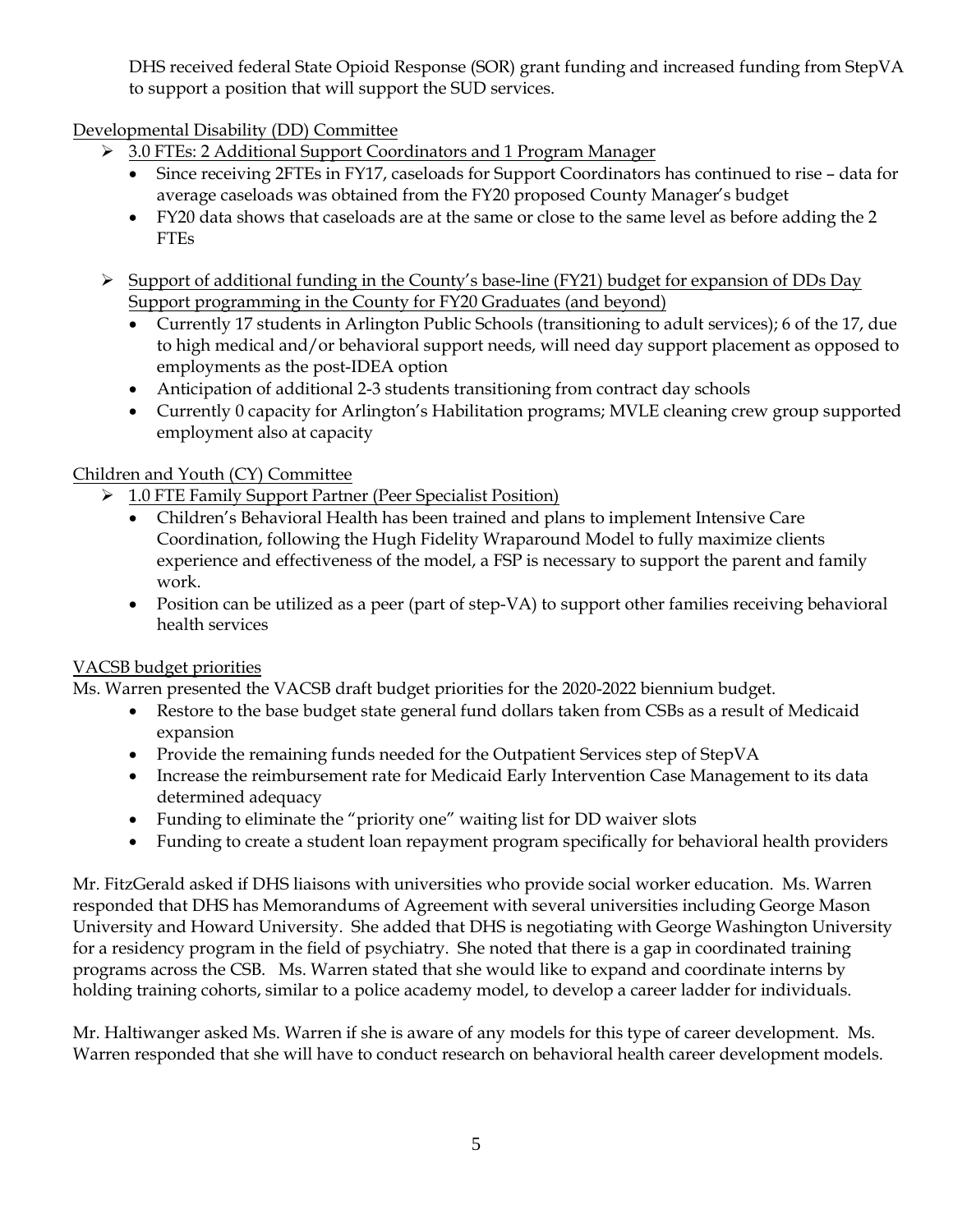### Update on County Budget

Ms. Warren stated that the base budget for FY21 is due October 25th to the Department of Management and Finance (DMF). She noted that DHS will brief the County Manager and DMF in December. The County Manager will release the County budget in February.

### November Legislative Delegation Forum

Chair O'Keefe reminded the members that the CSB Annual Legislative Delegation Forum with Arlington's legislators will be held on November 6, 2019 at 2100 Washington Boulevard in the lower level auditorium during the first hour of the CSB Executive Committee meeting.

Mr. Carolla asked about the format of the forum. Ms. Warren responded that it is an informal meeting. Chair O'Keefe asked the presenters to submit their speaking point to Ms. Mauller by November 1st .

### **Executive Director's Report**

- $\checkmark$  Ms. Warren provided a brief update about the CSB related RFPs. In response to Ms. Skelly's previous question about whether there are any remaining RFPs with a month-to-month contract, Ms. Warren stated that there are a number of rider contracts with Fairfax County that are month-to-month.
- $\checkmark$  Ms. Warren provided an update on the Juvenile Justice Detention Center Study. The Moss Group is conducting the study. Ms. Warren reported that a historical review of the Detention Center has been completed as well as an analysis of national, state and local best practices related to juvenile justice and incarceration. She noted that the study will be completed in January 2020. The study will result in recommendations with regard to how best to provide services for youth and if consolidation with another jurisdiction should be considered.
- $\checkmark$  Ms. Warren provided an update about the status of the Behavioral Health Docket. She reported that a work session was held on October 18th and another work session is scheduled for October 24th. A public forum will be scheduled once the addition revisions have been incorporated into the Docket application.

Ms. Kozma asked if the confusion over the population served has been worked out for individuals with a developmental disability, not being dual diagnostic, but who are not developmentally disabled. Ms. Foster responded that the language has been revised. Ms. Warren read in part the eligibility criteria from the draft Docket application, "the individual cannot have a sole diagnosis of substance abuse, the individual must be 18 years of age or older, the individual must be diagnosed with a serious mental illness and/or dually diagnosed; for example, may have a co-occurring substance use disorder or developmental disability. The individual must be able to agree to, and able to, participate in the treatment."

Mr. Carolla asked who makes the determination that an individual fulfills the eligibility criteria. Ms. Warren responded that there is a behavioral health docket committee that will be a part of the process. She added that a part of that process is the utilization of a risk, needs, receptivity tool. Ms. Warren stated that the tool addresses criminogenic level and the ability to respond to the treatment.

The members discussed discharge and intensive outpatient services.

- $\checkmark$  Ms. Warren distributed a handout which includes the CSBs questions and answers from the presentation about the CSB State Performance Contract.
- $\checkmark$  Ms. Warren reported that a meeting was held with the Virginia Hospital Center's (VHC) architect. The meeting was composed of CSB members, a member of NAMI, members of the Mental Health Committee and hospital representatives to discuss changes that have occurred to the environment of the current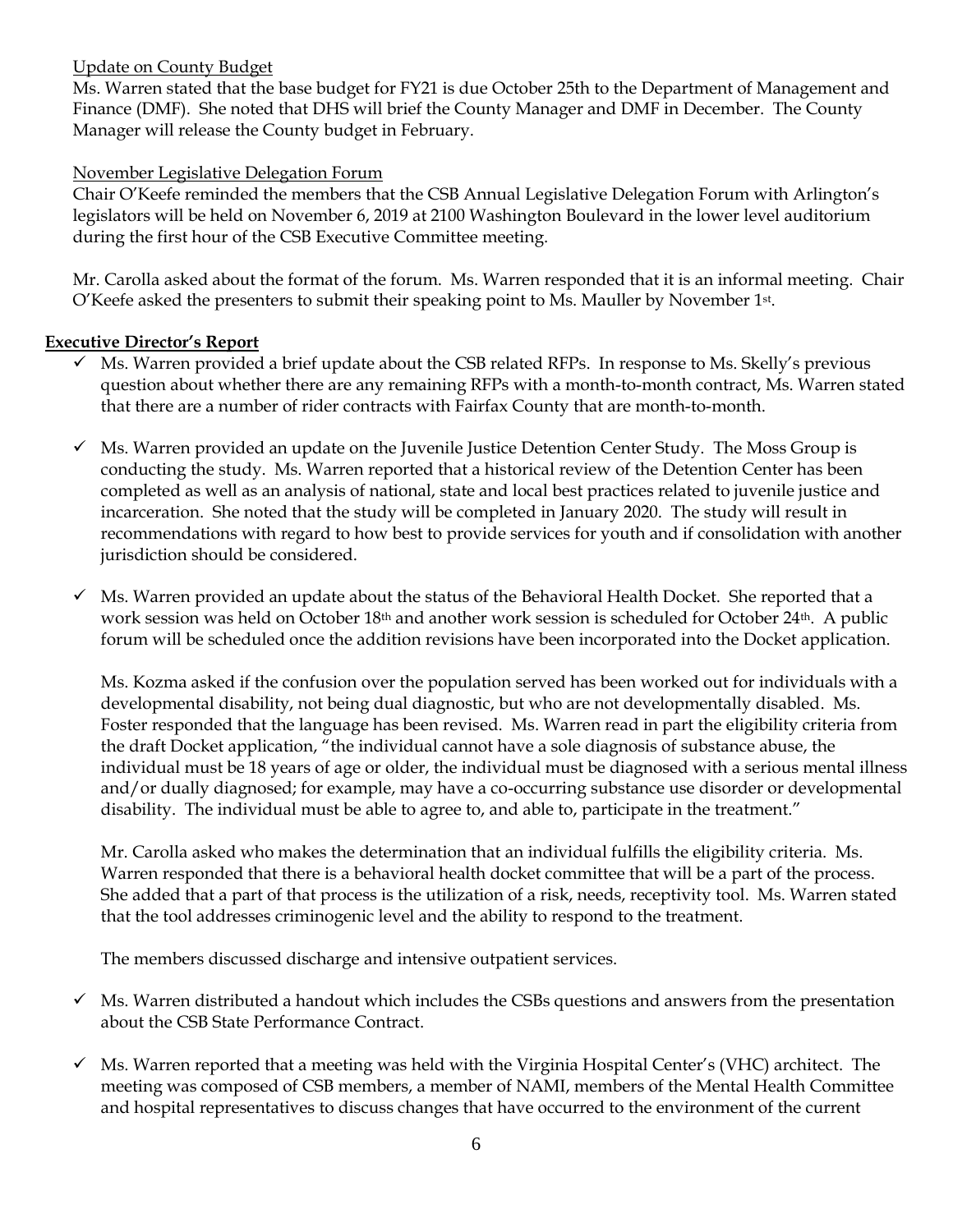behavioral health unit, best practices, renovations, and the timeline for completion. It was agreed that the Certificate of Public Need (COPN) application will be submitted by August of 2021.

- $\checkmark$  Due to time constraints, a report about the VACSB Public Policy Conference was not provided.
- $\checkmark$  Due to time constraints, a report about STEP-VA was not provided.
- $\checkmark$  Due to time constraints, a report about the Draft Behavioral Health Assessment & Behavioral Health Equity Index was not provided.
- $\checkmark$  Due to time constraints, an update about the implementation of Welligent, the new DHS Electronic Health Record system was not provided.

#### **Additional Updates/Information**

• The committee Chairs provided two-minute updates about their current work.

Substance Use Disorder (SUD) Committee – provided by Mr. Kalchbrenner

- o Site visit to ACT unit in jail on October 15th
- o A new person who is receiving services attended the meeting
- o Discussed the committee's budget priorities
- o Discussed expanding outreach, including having a safe station program somewhere other than outside of the Magistrate's office

Child and Youth (CY) Committee – provided by Ms. Carria

o A joint meeting will be held with the MH committee meeting on November 13th

Mental Health (MH) Committee – provided by Ms. Mitchell and Mr. FitzGerald

- o Group Home Committee held a We Care Dinner for the Kensington Apartments Group Home the committee will continue to hold the dinners but not for all four group homes in one year's time
- o Toured the Clarendon House Program on October 23rd
- o Developing webpage for individuals searching for mental health resources working with Ms. Warren to determine the best procedure for uploading the page to the County website – will include local and national resources
- o A joint meeting will be held with the CY and Young Adult committees on November 13th
- o The committee continues to monitor the emergency services co-responder model of the behavioral health docket
- o Discussed VHC concerns around discharge planning and decriminalizing clients/patients [monitored by the Mental Health Criminal Justice Review Committee (MHCJRC)]
- o Mr. FitzGerald is collaborating with Delegate Patrick Hope about legislation for Mandatory Outpatient Treatment (MOT)
	- Ms. Warren asked Mr. FitzGerald if there is any new language available for MOT. Mr. FitzGerald responded that there is no new language available. He stated that there is a work group that is part of the Creigh Deeds Commission studying MOT and there is political strategy that Delegate Hope has to decide on whether he is going to promulgate legislation in the next session.

Developmental Disabilities (DD) committee – provided by Ms. Skelly

o A Housing Forum will be held on Saturday October 26th at 2100 Washington Boulevard in the lower level auditorium from 8:45 a.m. – 12:30 p.m. about Housing Options for Individuals with Developmental Disabilities.